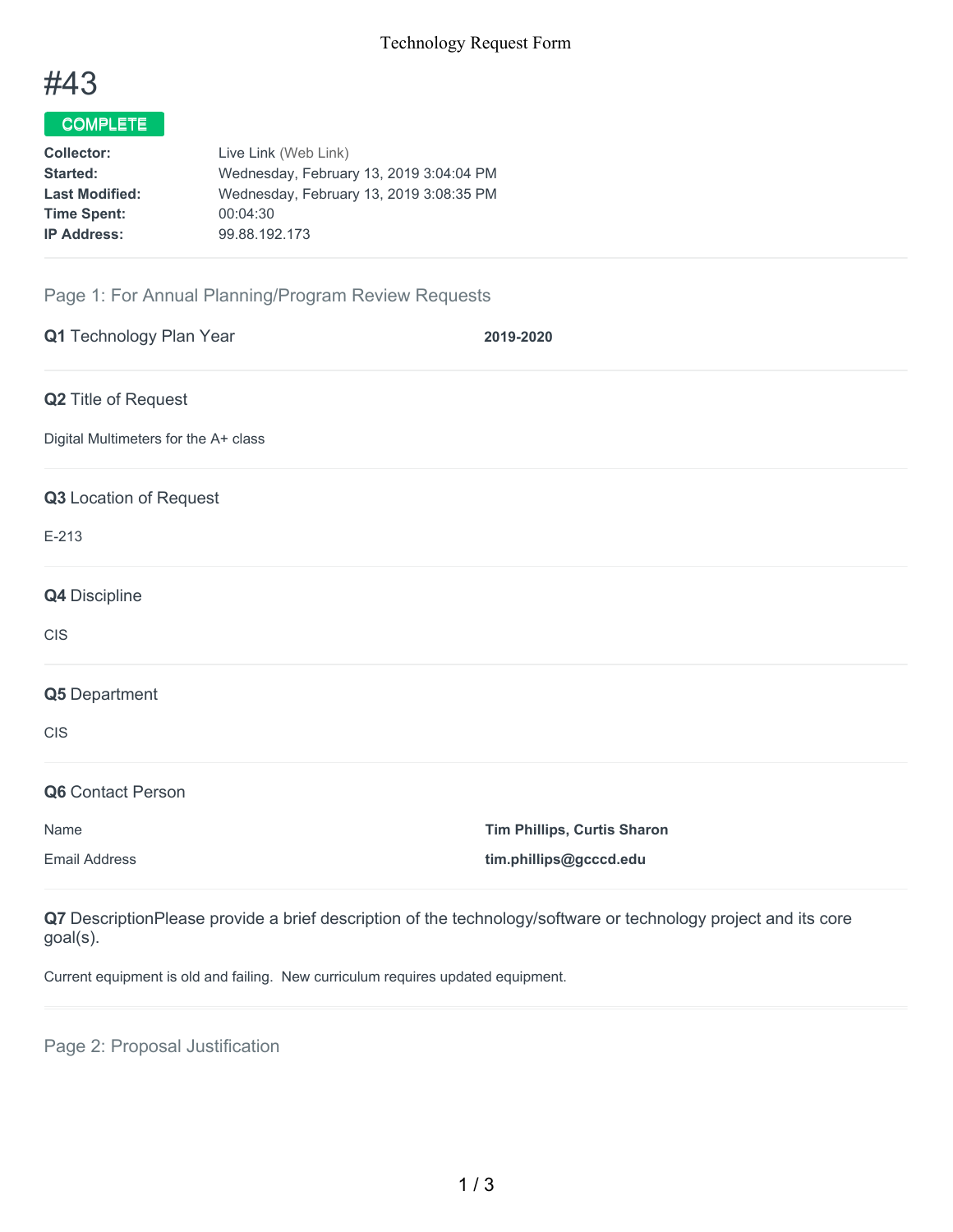## Technology Request Form

| <b>Q8</b> Please explain how the technology or enhancement<br>supports the strategic plan. Include information on how<br>students will be impacted and/or employees or the<br>college or district overall. Consider whether this would<br>this be a district-wide implementation. Which Strategic<br>Plan priority (or priorities) are supported by this request?<br>To access the Strategic Plan, please click here. | <b>Guided Student</b><br><b>Pathways</b><br><b>Student Validation and</b><br><b>Engagement</b> |  |
|-----------------------------------------------------------------------------------------------------------------------------------------------------------------------------------------------------------------------------------------------------------------------------------------------------------------------------------------------------------------------------------------------------------------------|------------------------------------------------------------------------------------------------|--|
| <b>Q9</b> How does the request support the above priorities?                                                                                                                                                                                                                                                                                                                                                          |                                                                                                |  |
| Students will be able to complete labs that lead to course completion and employment.                                                                                                                                                                                                                                                                                                                                 |                                                                                                |  |
| <b>Q10</b> Who would this impact? Please select all that apply.                                                                                                                                                                                                                                                                                                                                                       | <b>Students</b>                                                                                |  |
| Q11 How would this impact the above group(s)?                                                                                                                                                                                                                                                                                                                                                                         |                                                                                                |  |
| Students will be able to complete labs that lead to course completion and employment.                                                                                                                                                                                                                                                                                                                                 |                                                                                                |  |
| Q12 Does the technology support a state-wide initiative                                                                                                                                                                                                                                                                                                                                                               | <b>Yes</b>                                                                                     |  |

or is it a legal mandate or in support of a legal mandate?

**Q13** If yes, please explain how the technology supports a state-wide initiative or is it a legal mandate or in support of a legal mandate?

Strong Workforce

**Q14** Please be aware that projects, once approved, are typically scheduled 6 months to a year in advance. Consider the consequences if the technology/software is not implemented, upgraded or renewed.What are the consequences if the technology/software is not implemented/upgraded, or renewed? Examples: Security concerns, loss of FTES, mandates, accreditation, etc.

Without this equipment, students are unable to complete labs in a timely manner and thus are not able to meet the course objectives.

**Q15** What is the number of students impacted per semester if the technology/software is not implemented, upgraded or renewed?

30

**Q16** What is your preferred time for implementation?

tech support not needed